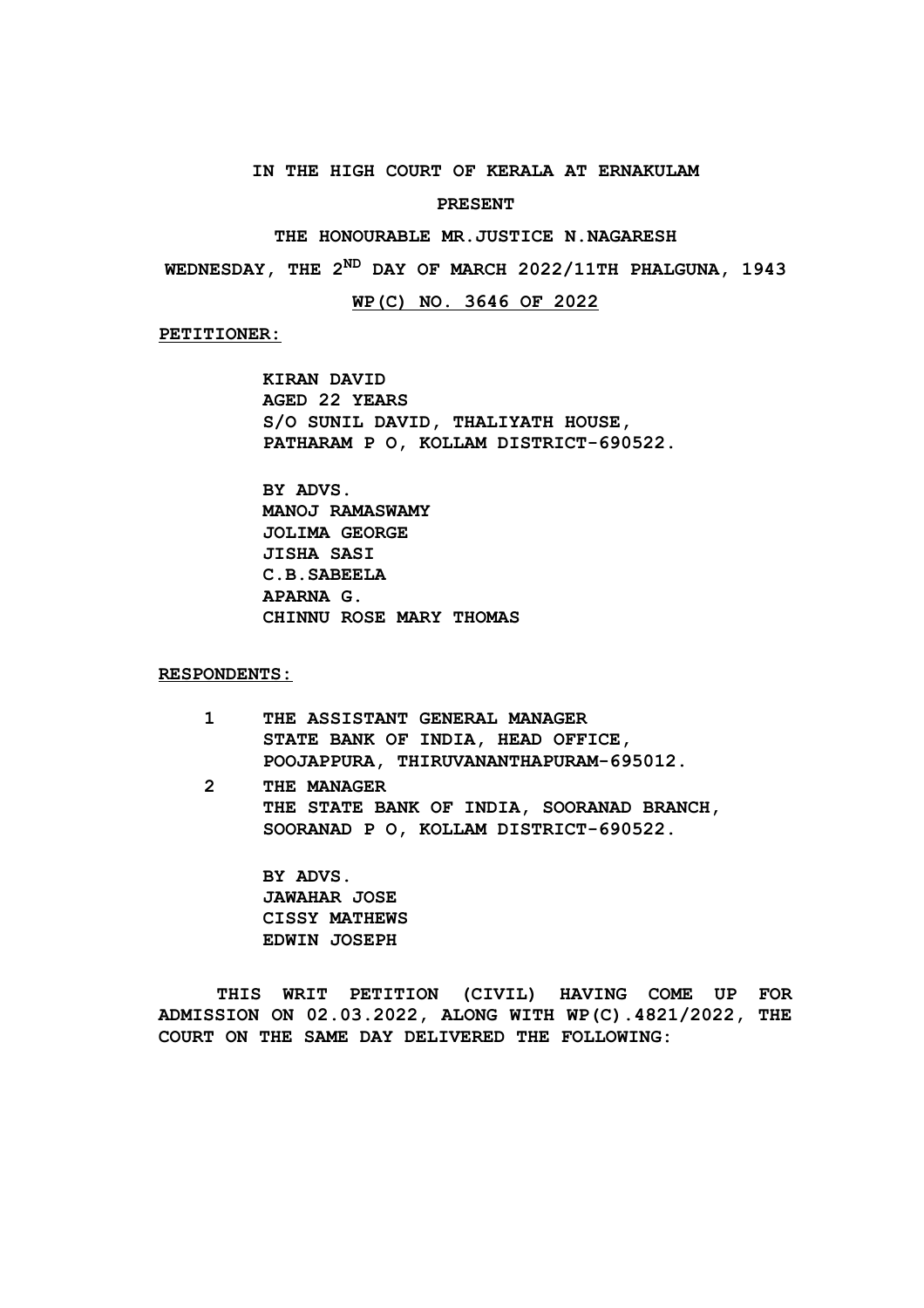$\cdot$  2  $\cdot$ 

#### **IN THE HIGH COURT OF KERALA AT ERNAKULAM**

#### **PRESENT**

#### **THE HONOURABLE MR.JUSTICE N.NAGARESH**

**WEDNESDAY, THE 2ND DAY OF MARCH 2022/11TH PHALGUNA, 1943**

# **WP(C) NO. 4821 OF 2022**

**PETITIONER:**

**GAYATHRY V.S. AGED 22 YEARS D/O SURESHKUMAR V K, KEERANKARA PUTHENPURAYIL HOUSE, KEEZHMAD, THOTTUMUKHAM P O, ALUVA, ERNAKULAM DISTRICT, PIN-683105.**

**BY ADV O.D.SIVADAS**

**RESPONDENT:**

**THE BRANCH MANAGER STATE BANK OF INDIA, KEEZHMAD BRANCH, MUNDOKUDY BUILDING, KUTTAMASSERY, THOTTUMUGHKOM P O, ALUVA, ERNAKULAM DISTRICT, PIN-683105.**

**BY ADV. JAWAHAR JOSE**

**THIS WRIT PETITION (CIVIL) HAVING COME UP FOR ADMISSION ON 02.03.2022, ALONG WITH WP(C).3646/2022, THE COURT ON THE SAME DAY DELIVERED THE FOLLOWING:**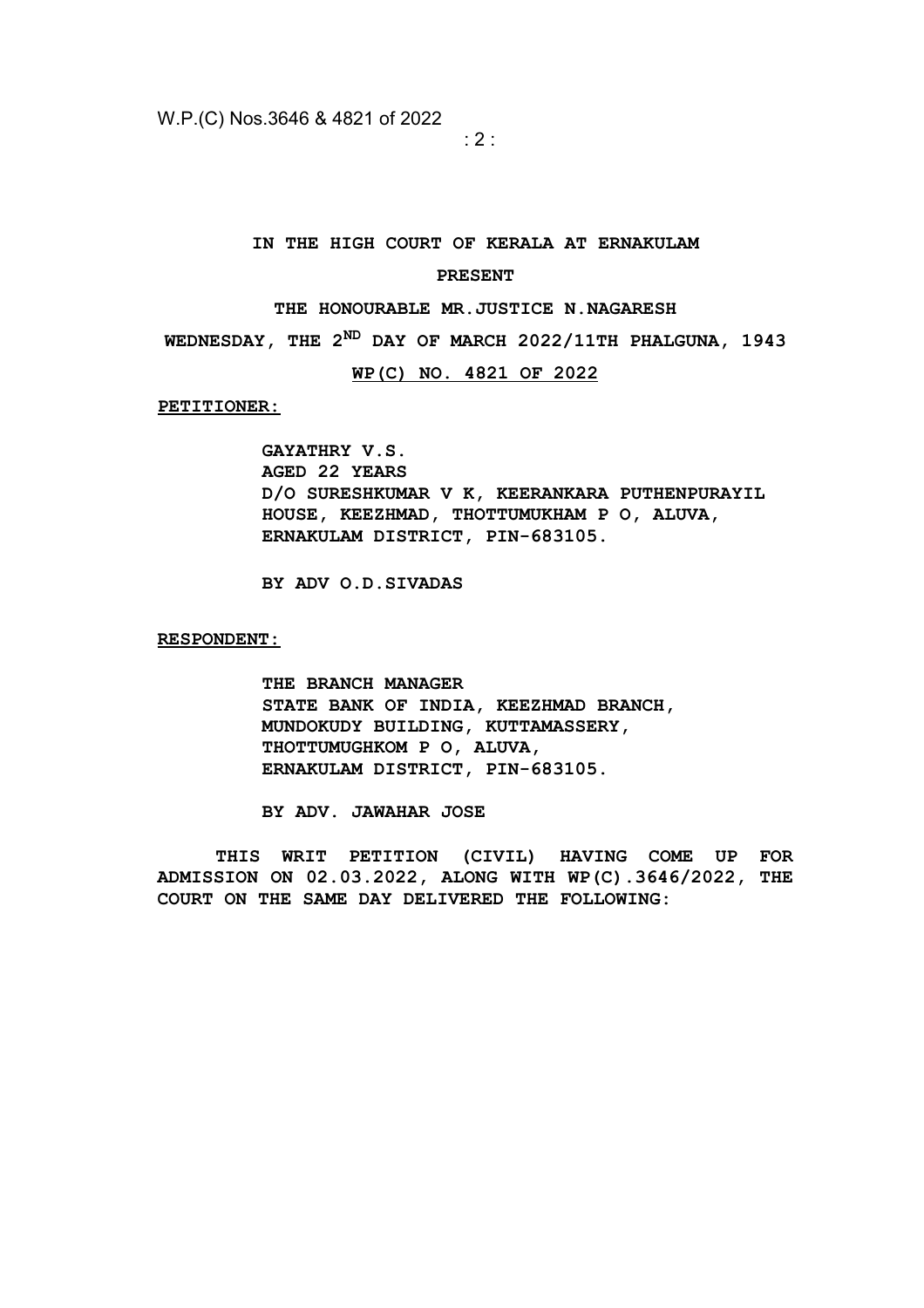# **[CR]**

# **N. NAGARESH, J.**

`````````````````````````````````````````````````````````````

W.P.(C) Nos.3646 and 4821 of 2022

`````````````````````````````````````````````````````````````

*Dated this the 2nd day of March, 2022*

# **J U D G M E N T**  $\sim$   $\sim$   $\sim$   $\sim$   $\sim$   $\sim$   $\sim$   $\sim$

The petitioners are aggrieved by the denial of education loan. The petitioner in W.P.(C) No.3646/2022 wanted to study Post Graduate Diploma in Management (Securities Market) in the National Institute of Securities Markets (NISM), Navi Mumbai. The petitioner submitted Ext.P1 application for education loan of ₹7,30,000/- to the 2nd respondent-Manager of State Bank of India. The petitioner had submitted all documents required by the Bank in support of the application. The Bank, however, rejected the loan application submitted by the petitioner. The  $2<sup>nd</sup>$  respondent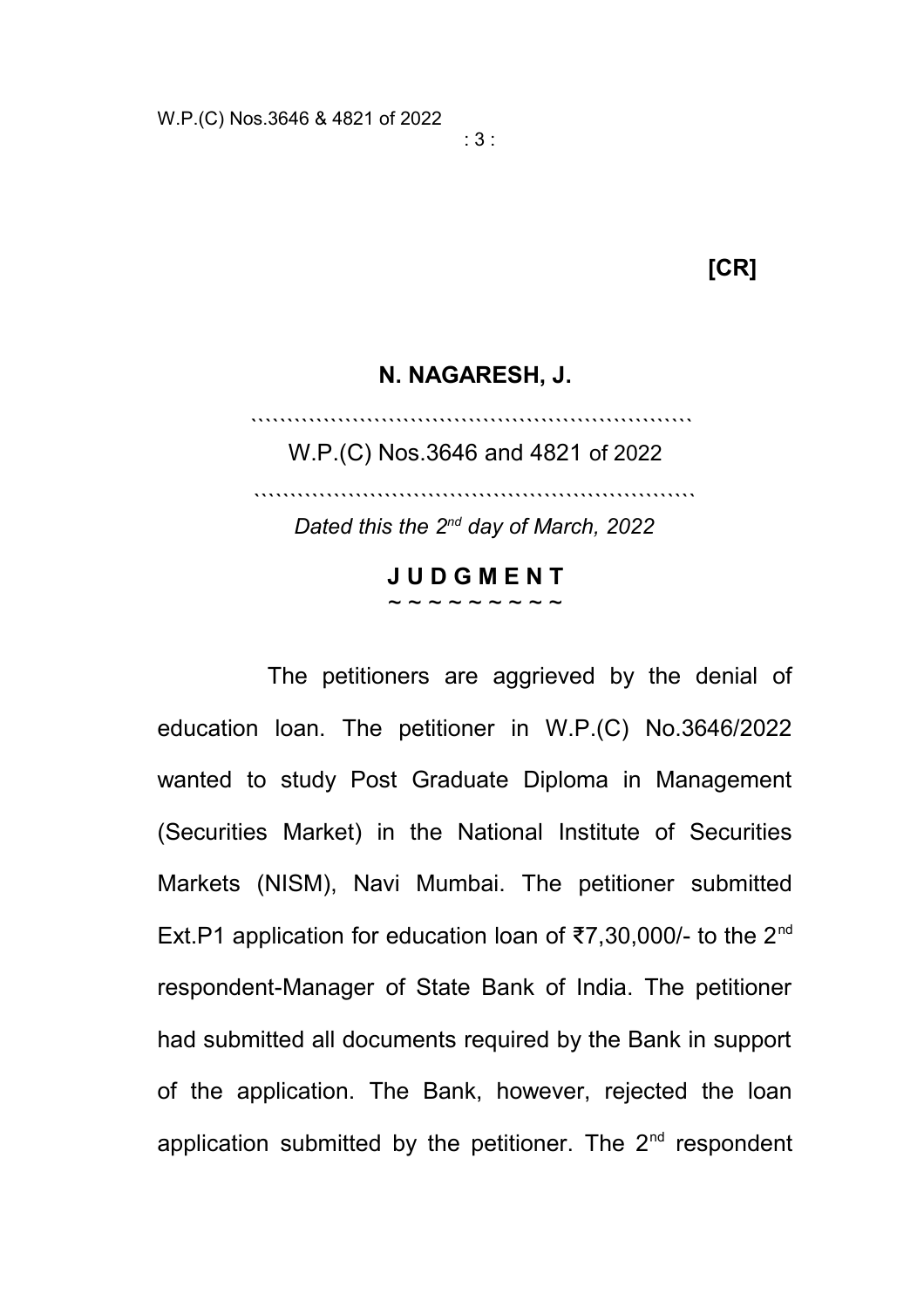rejected the application for education loan for the reason that the CIBIL score of the co-applicant is not up to the mark. The petitioner challenges Ext.P6 communication and seeks to direct the 2<sup>nd</sup> respondent to process his loan application.

: 4 :

2. The petitioner in W.P.(C) No.4821/2022 wanted to study MBA in Happy Valley Business School, Coimbatore, affiliated to Annamalai University, Chennai. The petitioner submitted application for sanction of education loan of an amount of ₹3,96,000/- from the respondent-Branch Manager of the State Bank of India. The petitioner submitted all the requisite documents in support of her application. The respondent, however, issued Ext.P5 letter stating that the CIBIL score of the co-borrower is less than 685. The petitioner was required to resubmit the application with a co-borrower of satisfactory credit history.

3. The petitioners state that the Reserve Bank of India had affirmed that education loan is a futuristic loan and the aim of the educational assistance is for providing financial support from the banking system to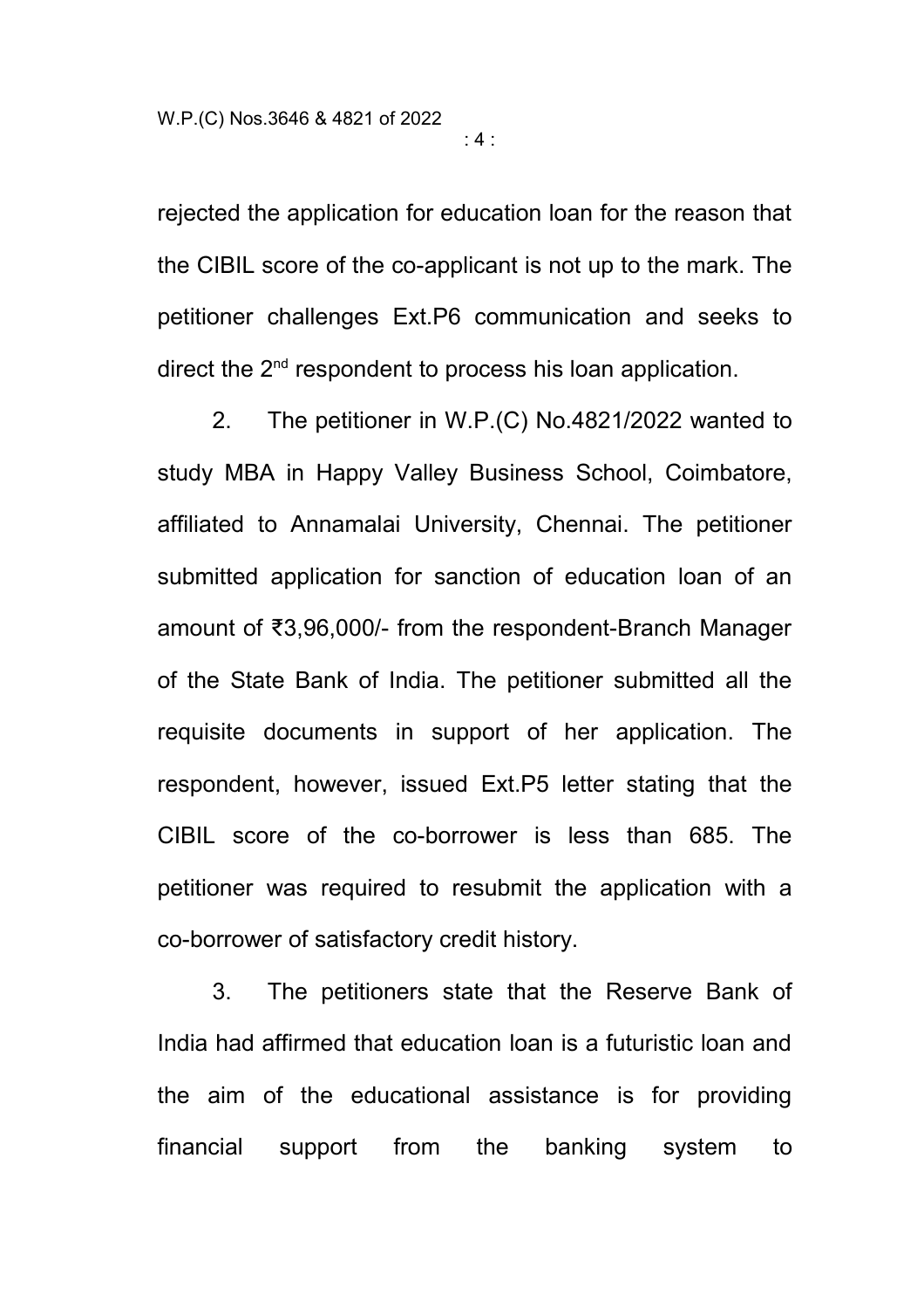deserving/meritorious students for pursuing higher education in India and abroad. Rejection of the loan application submitted by the petitioners goes against the mandate given by the Reserve Bank of India through their various Circulars.

4. The petitioners contended that this Court considered the issue of denial of educational loan on the basis of low credit score of the guarantors. This Court in *Pranav S.R. v. The Branch Manager, State Bank of India and another [2020 KHC 4695]* held that unsatisfactory credit scores of the parents of the petitioner cannot be a ground to reject an educational loan application in view of the fact that the repayment capacity of the petitioner after his education should be the deciding factor. Therefore, the respondents are compellable to sanction and disburse the educational loan applied for by the petitioners.

5. The respondents vehemently opposed the writ petition. The respondent-Bank submitted that the educational loan policy of the State Bank of India is that the loan would be sanctioned jointly in the name of the student and his/her

 $\cdot$  5  $\cdot$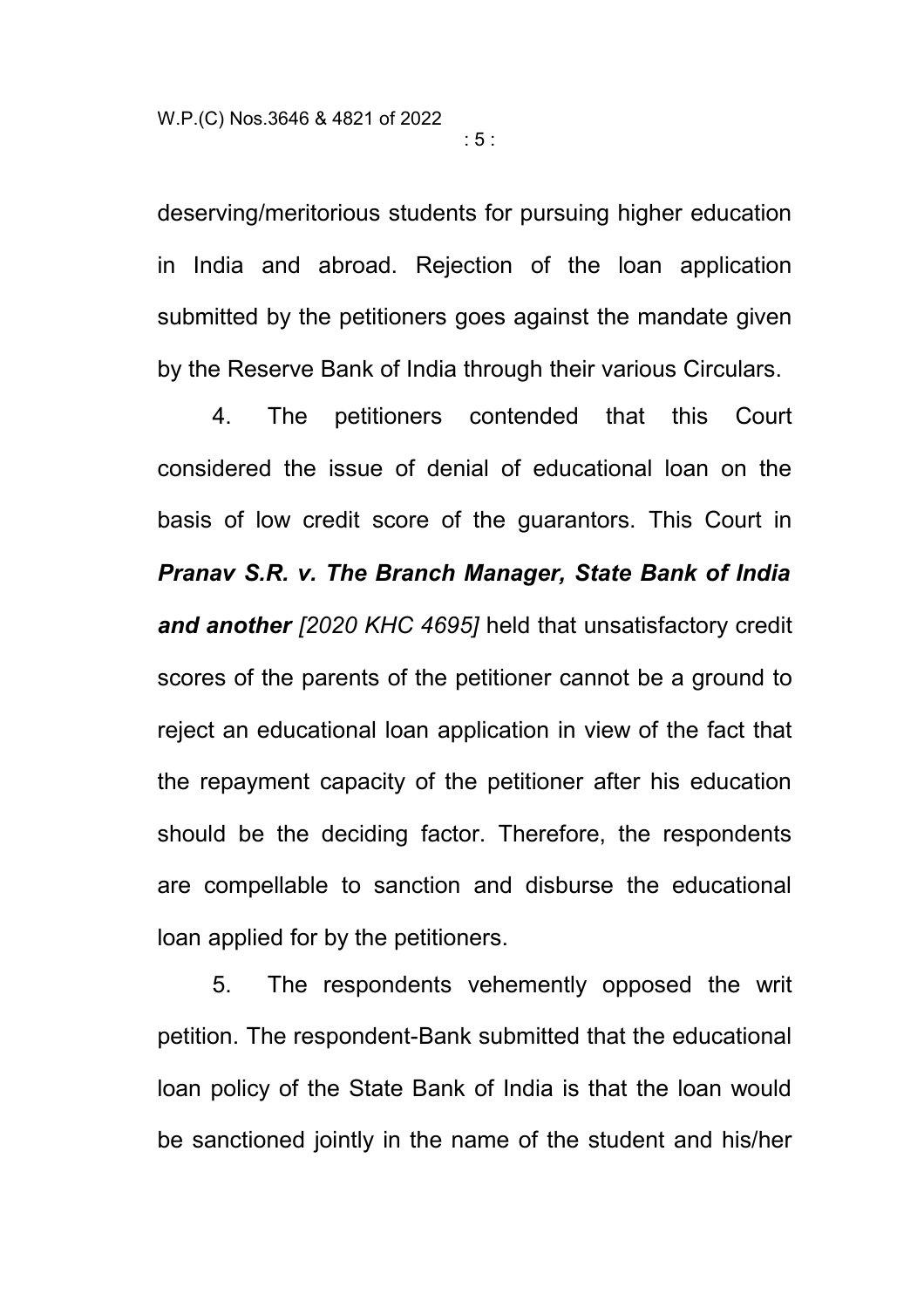parents/guardians. The parent/guardian would be a co-borrower in the loan. The Bank has to ensure that the co-borrower has necessary credit discipline. The Bank has the prerogative to depend upon the Credit Information Report.

: 6 :

6. The respondent stated that Ext.R2(a) Circular dated 27.06.2014 issued by the Reserve Bank of India requires that banks/financial institutions should include in their credit appraisal process/loan policies, suitable provisions for obtaining Credit Information Reports from one or more of the Credit Information Companies so that the credit decisions are based on information available in the system. The Bank processed the application submitted by the petitioners and it was found that the credit history of co-borrowers is not up to the mark.

7. The educational loans, along with instalment and leases, and small business facilities and commitments, are classified as retail loans as per Ext.R2(b) Circular issued by the Reserve Bank of India, contended the respondents.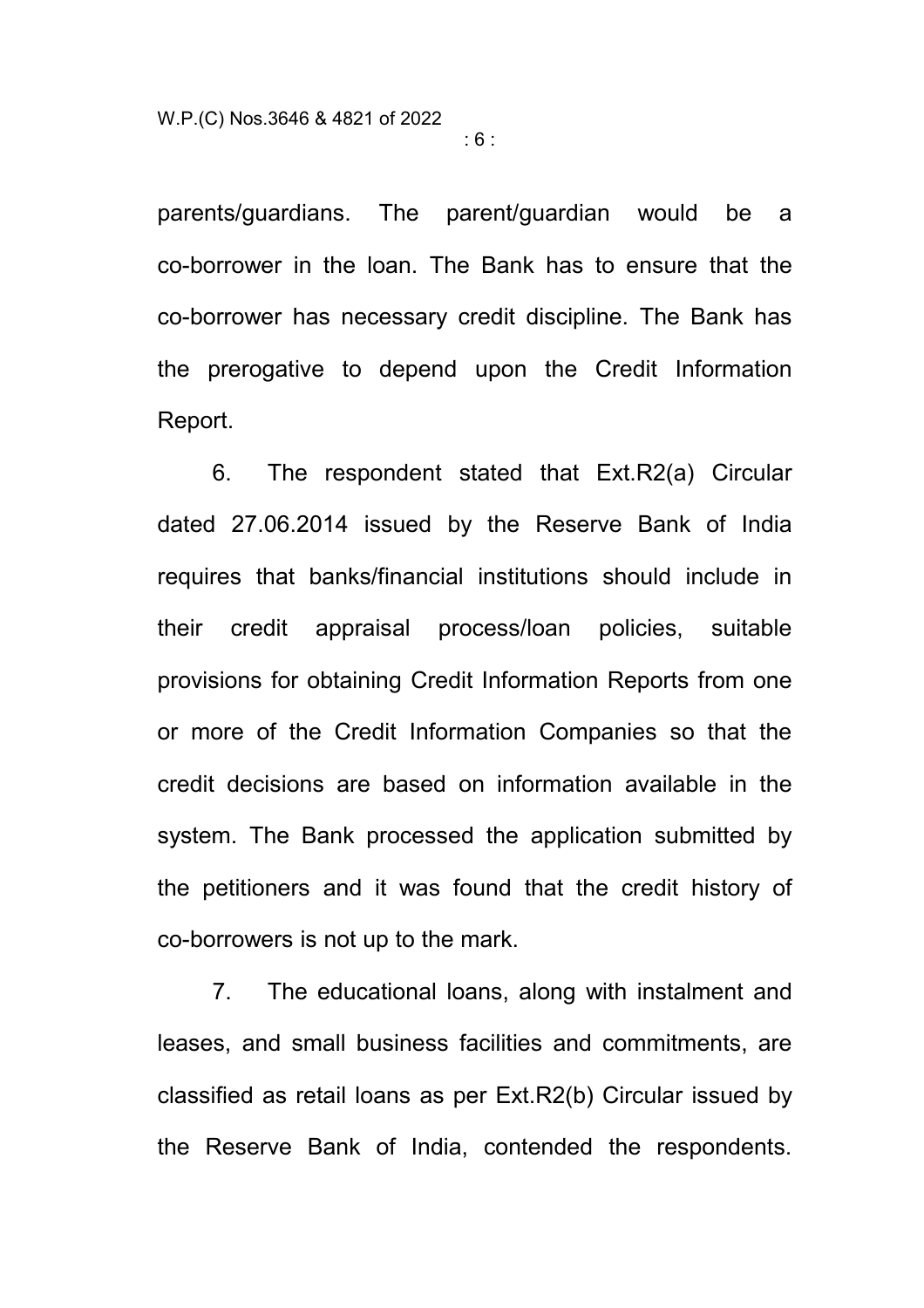Consequently, in Ext.R2(c) Master Circular dated 20.03.2021 issued by the State Bank of India, it was provided that Borrower/Co-borrower/Guarantor should not have any adverse credit history. In case of secured loans, CIBIL Score should be -1 or more than 591 and in the case of unsecured loans, CIBIL Score should be -1 or more than 685.

8. The learned counsel for the respondents argued that the judgment of this Court in *Pranav S.R.* (Supra) was delivered on the basis of the Model Scheme framed by the Indian Banks Association and this Court had no opportunity to analyse Exts.R2(a) and R2(b) Circulars of the RBI and Ext.R2(c) Master Circular issued by the SBI based on the Circulars of the RBI. Relying on the judgment of the Hon'ble Apex Court in *ICICI Bank Limited v. Official Liquidator of APS Star Industries Limited and others [(2010) 10 SCC 1]*, the learned Standing Counsel argued that the Circulars issued by the RBI have statutory force. The Standing Counsel also relied on the judgment in *Annamalai University represented by Registrar v. Secretary to*

: 7 :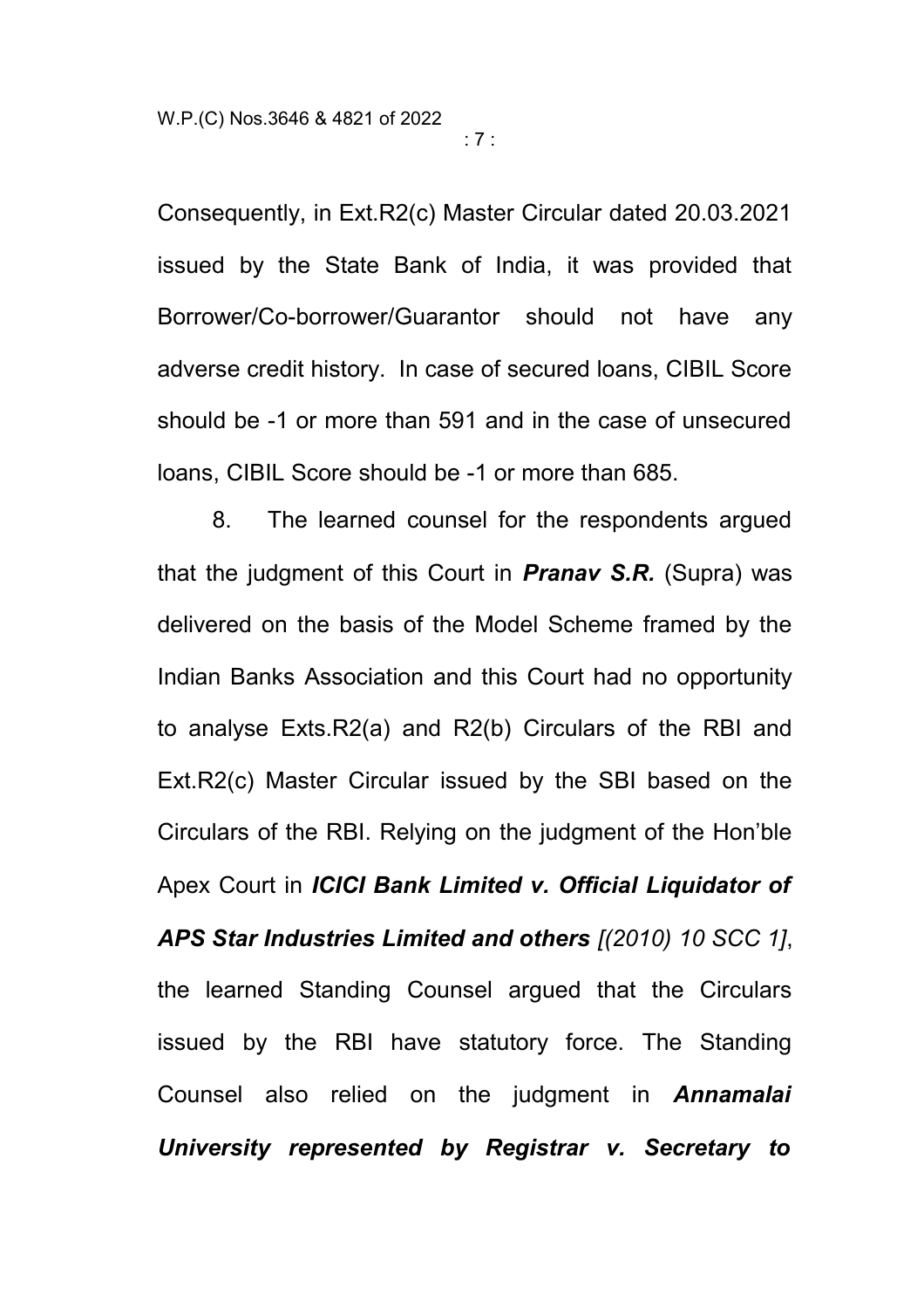: 8 :

*Government, Information and Tourism Department and others [(2009) 4 SCC 590]* and urged that the Circulars and Guidelines of the RBI have the status of subordinate legislation.

9. When a judgment is delivered without adverting to such statutory instruments, such judgment should be treated as *per incuriam*, contended the Standing Counsel, relying on the judgment in *Dr. Shah Faesal and others v. Union of India and another [2020 (4) SCC 1]*. In W.P.(C) No.14236 of 2021, this Court directed the student to substitute the Co-obligant with one having sufficient credit score, in order to avail educational loan, pointed out the Standing Counsel.

10. In *Kasaragod Co-operative Educational Society Ltd. No.C.904 v. Registrar of Co-operative Societies (General), Thiruvananthapuram and others [2016 (3) KHC 630],* this Court has held that writ petition is not the remedy when a Co-operative Bank denies loan, contended the petitioner.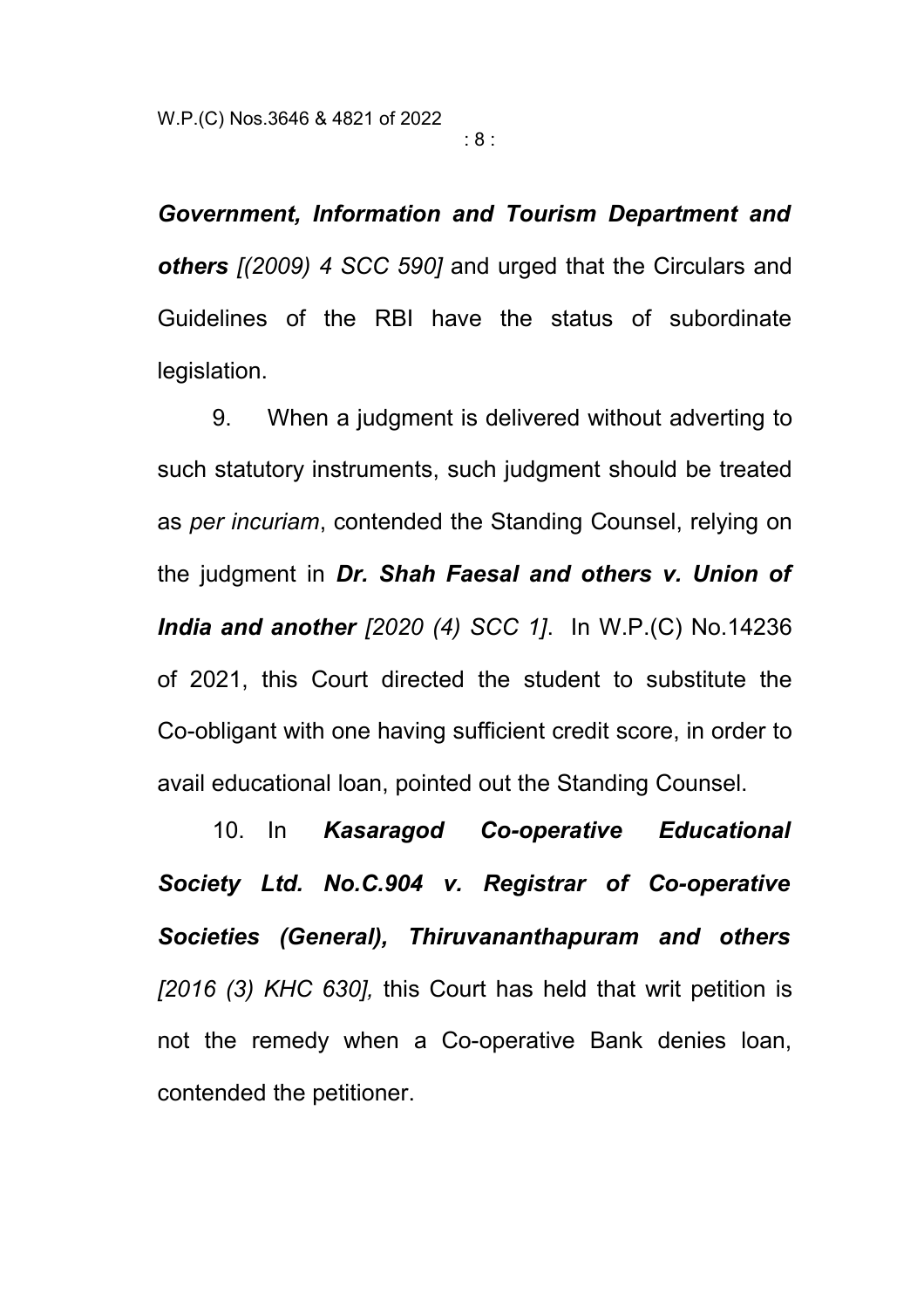11. I have heard the learned counsel for the petitioners and the learned Standing Counsel representing the Bank.

12. The applications submitted by the petitioners for educational loan have been rejected by the Bank for the reason that the parents / co-applicants do not have the requisite credit score. This Court in *Pranav S.R.* (Supra) has held that unsatisfactory credit scores of parents cannot be a ground to reject an educational loan in view of the fact that the repayment capacity of the student after his education should be the deciding factor as per the Circulars issued by the Indian Banks Association.

13. The respondents argue that the judgment in *Pranav S.R.* (Supra) was delivered by this Court, based on Circulars issued by the Indian Banks Association and this Court had no opportunity to read Exts.R2(a) and R2(b) Circulars issued by the RBI, which have statutory support as those are issued in exercise of the powers under Section 35A of the Banking Regulation Act. The fact that Banks are

 $\cdot$  9  $\cdot$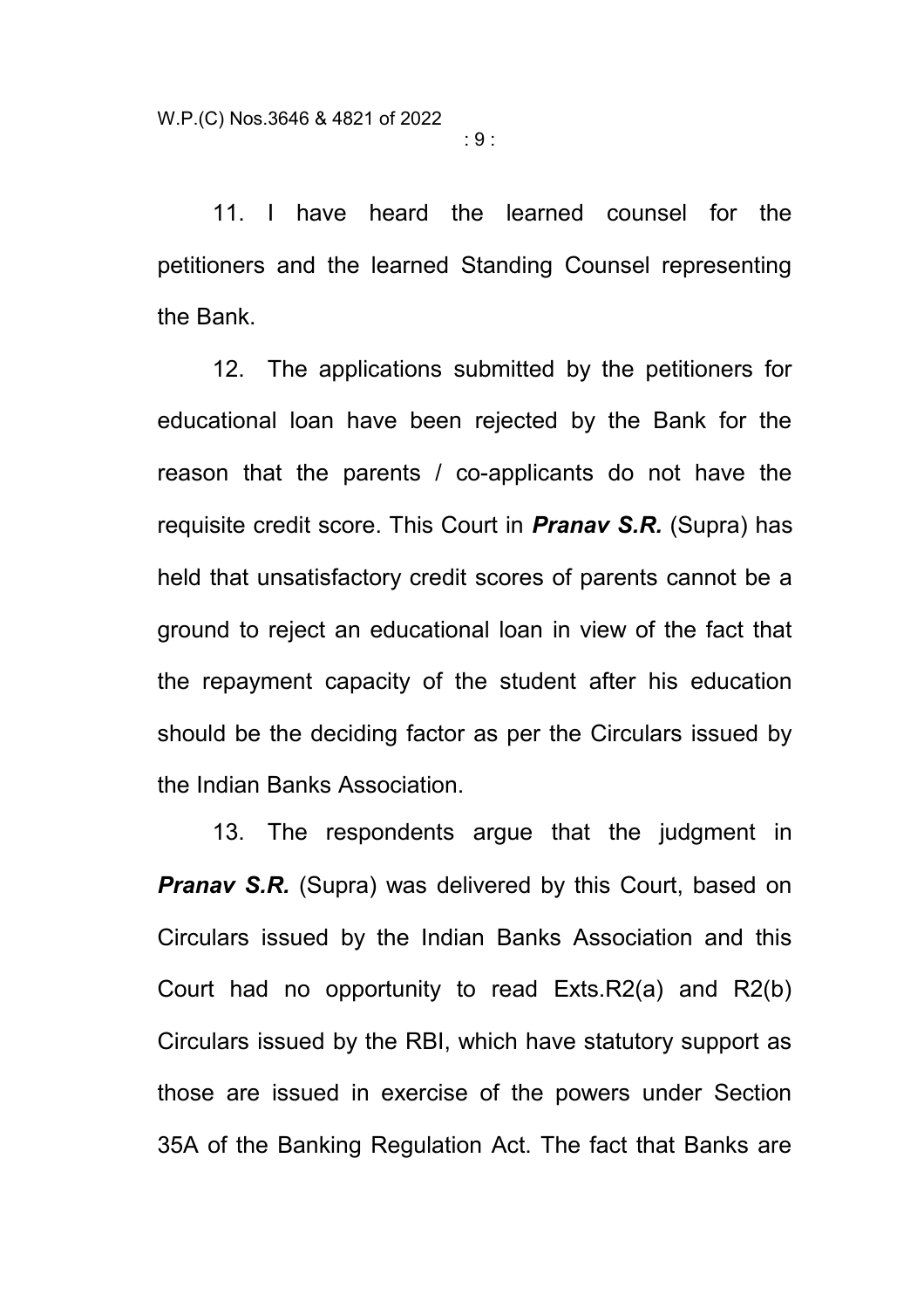:  $10:$ 

bound by the Circulars issued by the RBI, is not in dispute. The question is whether Exts.R2(a) and R2(b) would be applicable to the educational loans in issue.

14. Ext.R2(a) Circular dated 27.06.2014 has been issued in the context of providing a Data Format for furnishing of Credit Information to Credit Information Companies. Paragraph 2(ii) of Ext.R2(a) Circular is as follows:

> **Credit Information Reports (CIRs) / Credit Bureau Usage in all Lending Decision and Account Opening** : Banks / FIs should include in their credit appraisal processes/loan policies, suitable provisions for obtaining CIRs from one or more CICs so that the credit decisions are based on information available in the system. In this context, as commercial borrowers' data is not adequately populated with the CICs, to start with, banks/FIs may institute board approved policies for credit bureau usage in all lending decisions and account opening to retail borrowers/consumer borrower segment.

Ext.R2(a) provides that Banks should include in their credit appraisal processes/loan policies, suitable provisions for obtaining CIRs from one or more CICs. A reading of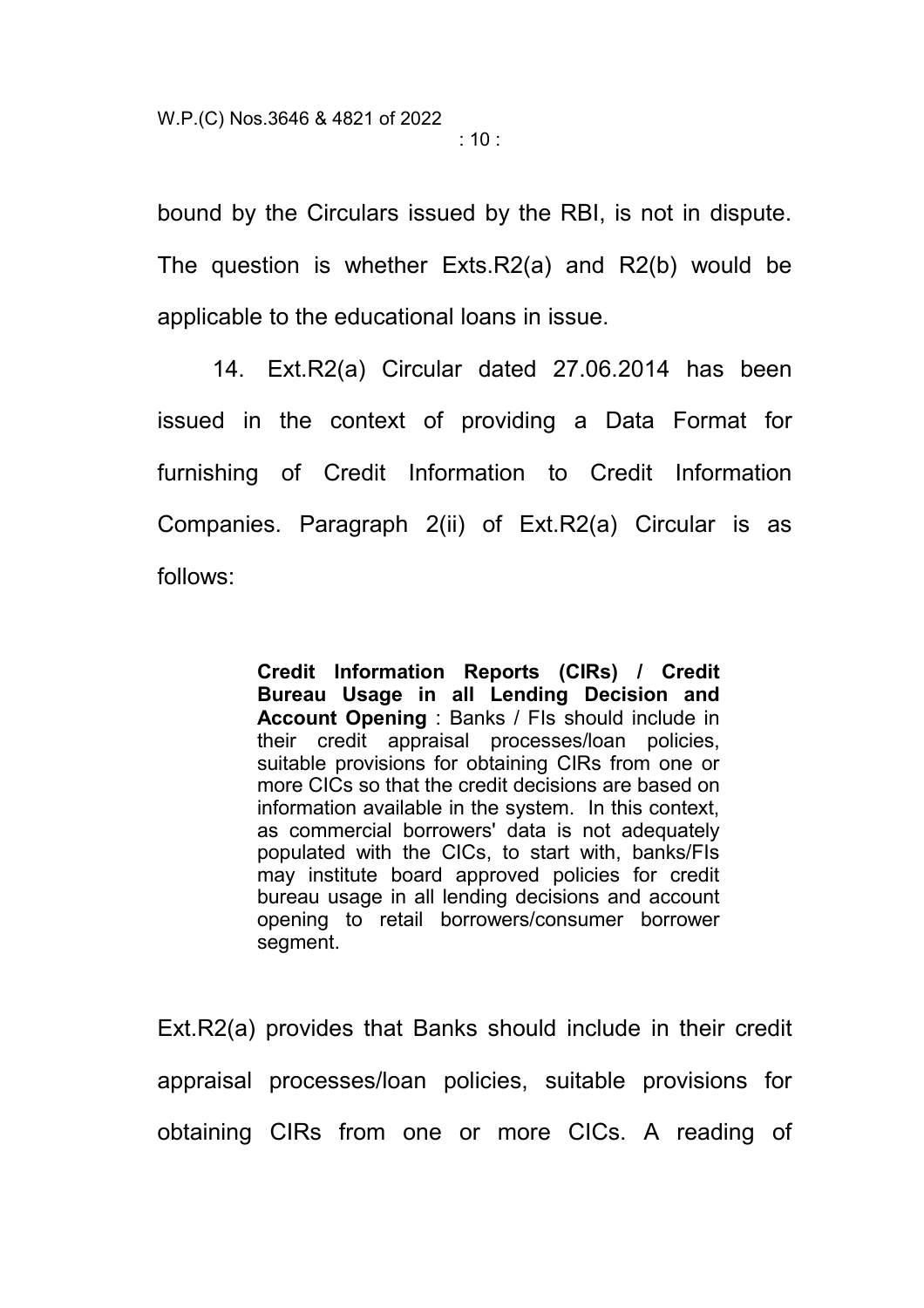: 11 :

paragraph 2(ii) quoted would indicate that the Circular is primarily intended to apply commercial borrowers. Though the paragraph states that the Banks may institute Board approved policies for credit bureau for all lending decisions and account opening to retail borrowers and consumer borrower segment, it is evident that the loan policies in this regard should be "suitable" so as to take credit decisions on the basis of information available in the system.

15. Ext.R2(b) Guidelines have been issued by the RBI for the purpose of maintaining Accounting Standards. In the said context, the Guidelines proceed to state that the term 'Retail Banking' would take in student and educational loans. But, the educational loans provided by the Banks in India under Vidya Lakshmi Scheme, stand on a different footing. India is one of the youngest nations in the world with more than 54% of the total population below 25 years of age. Yet, less than 5% of potential workforce in India gets formal skill training to be employable and stay employable.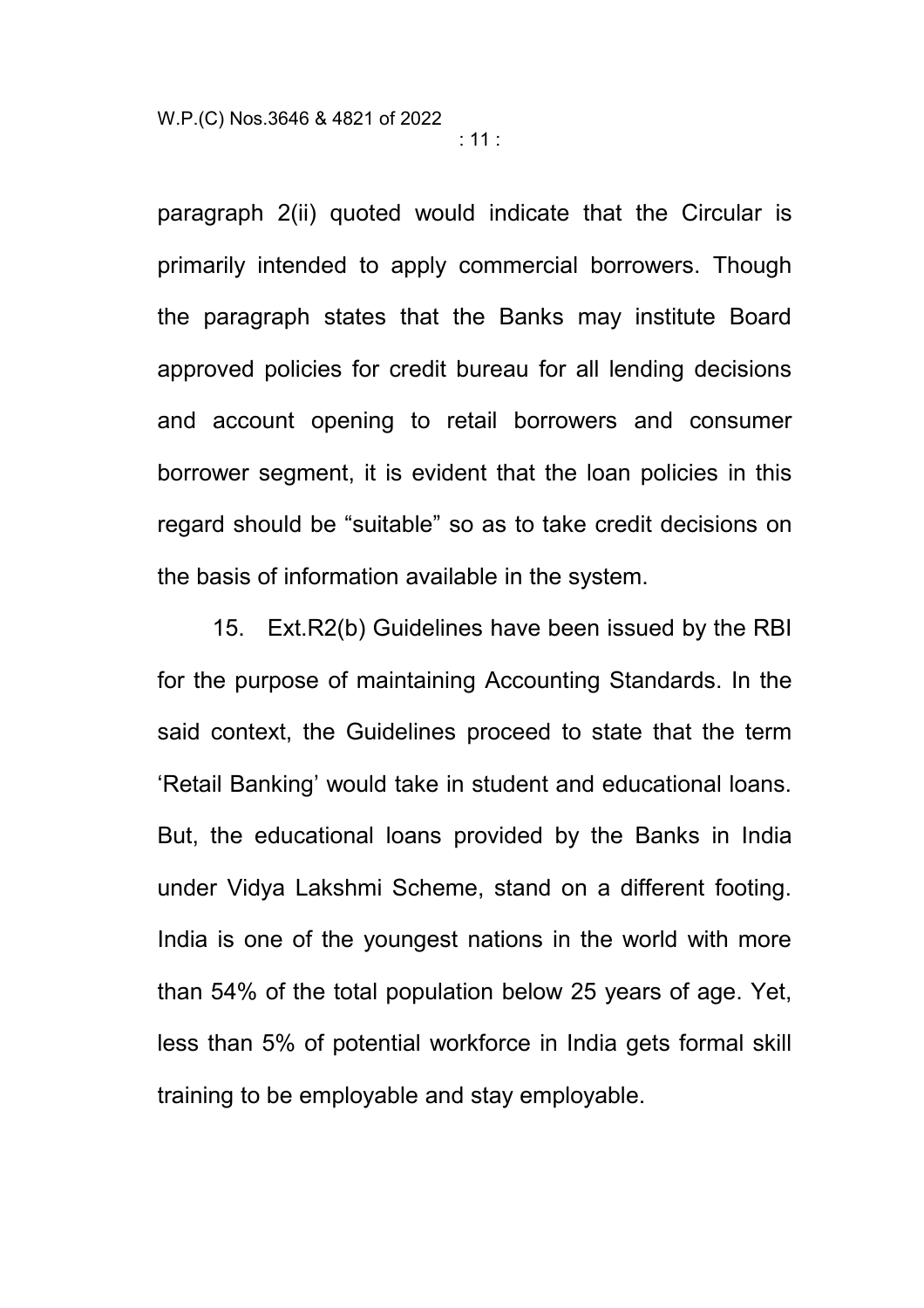16. With a view to enable poor and middle class students to pursue higher education of their choice without any constraint of funds, a Scheme was provided by the Government of India to ensure that no student misses out on higher education for lack of funds. Vidya Lakshmi Portal for students seeking Education Loan has been developed under the guidance of Department of Financial Services, (Ministry of Finance), Department of Higher Education (Ministry of Education) and Indian Banks Association (IBA).

17. In exercise of the powers conferred by Sections 21 and 35A read with Section 56 of the Banking Regulation Act, 1949, the Reserve Bank of India, in public interest, has issued Reserve Bank of India (Priority Sector Lending-Targets and Classification) Directions, 2020. Direction 4 contained therein categorises Education as a priority sector. Direction 11 states that Loans to individuals for educational purposes, including vocational courses, not exceeding ₹20 lakhs will be considered as eligible for priority sector classification.

: 12 :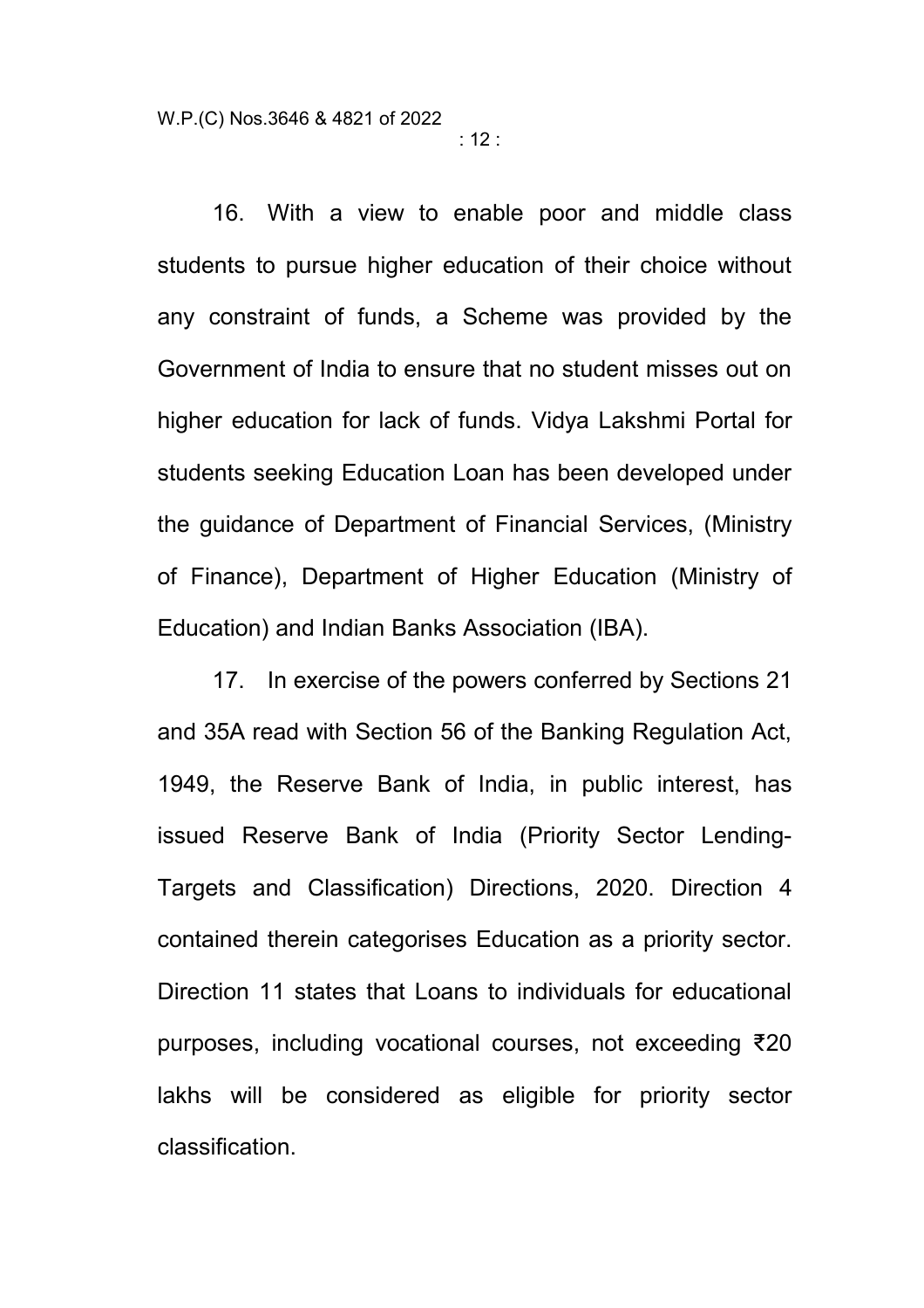: 13 :

18. The Banks including the nationalised Banks are within their competence to sanction student/education loans dehors any special Scheme framed by the Government or RBI. But, when the Banks disburse loans as priority sector loans, the eligibility criteria fixed for sanction of such loans should necessarily have a nexus with the object sought to be achieved. The Nationalised Banks and Scheduled Banks will not be justified in framing conditions for sanctioning of such priority sector loans so as to defeat the very purpose of grant of such loans.

19. The judgment in *Kasaragod Co-operative Educational Society Limited* (supra) was a case involving denial of a commercial loan and hence will not apply to the facts of the case. In view of my finding that Exts.R2(a) and R2(b) do not apply to the facts of these writ petitions, the judgments of the Hon'ble Apex Court in *ICICI Bank Limited* (Supra) and *Annamalai University* (Supra) will not be of any assistance to the respondents.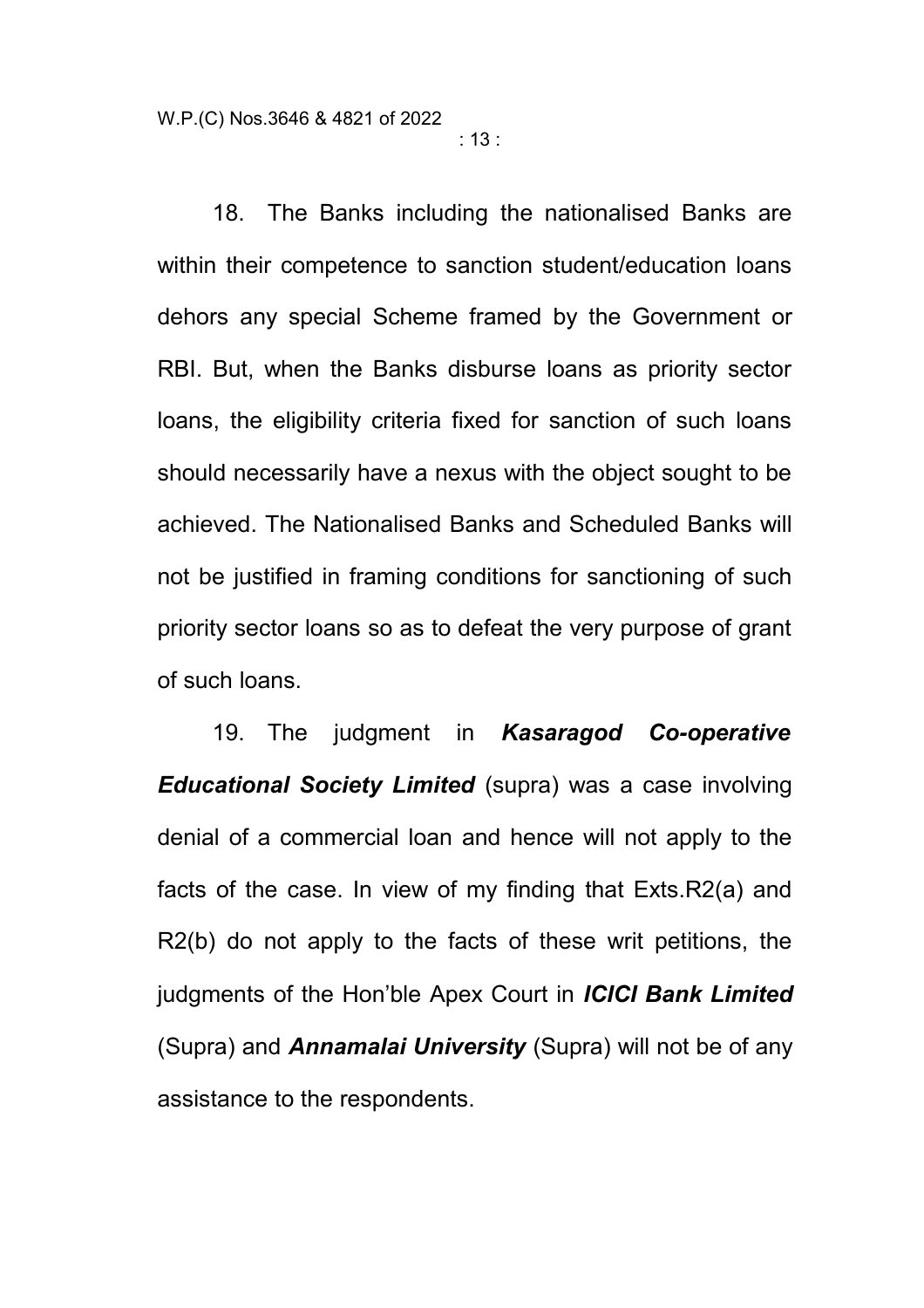: 14 :

20. This Court in the judgment in *Pranav S.R.* (Supra) has held that for educational loans, the repayment possibilities are to be decided not on the financial position of the parents but solely on the projected future earnings of the students on employment after education. In view of the facts and reasons stated above, I find no reason to take a different view in the matter.

The writ petitions are therefore allowed. The respondents are directed to reconsider the loan applications submitted by the petitioners, disregarding the low Credit Score of the co-obligants, if any, and sanction and disburse eligible loan amount, if the petitioners are otherwise eligible, within a period of one month.

> Sd/- **N. NAGARESH, JUDGE**

aks/26.02.2022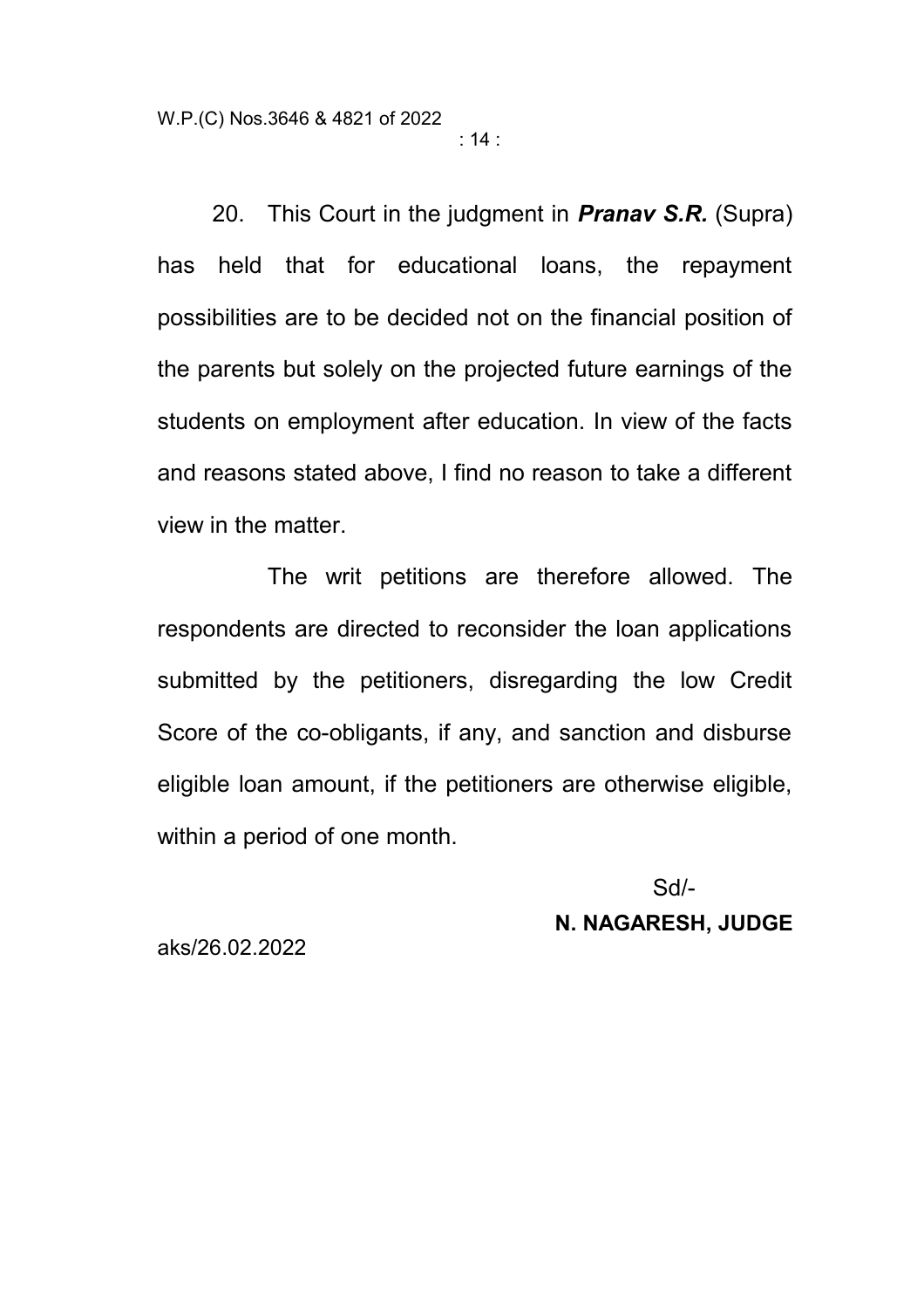W.P.(C) Nos.3646 & 4821 of 2022

: 15 :

#### **APPENDIX OF WP(C) 3646/2022**

**PETITIONER'S EXHIBITS**

- **Exhibit P1 TRUE COPY OF THE APPLICATION FORM SUBMITTED BY THE PETITIONER.**
- **Exhibit P2 TRUE COPY OF THE OFFER LETTER DATED 10.06.2021 ISSUED BY THE NATIONAL INSTITUTE OF SECURITIES MARKETS (NISM) TO THE PETITIONER.**
- **Exhibit P3 TRUE COPY OF THE CERTIFICATE DATED 26.11.2021 ISSUED BY THE NATIONAL INSTITUTE OF SECURITIES MARKETS (NISM).**
- **Exhibit P4 TRUE COPY OF THE FEE STRUCTURE OF PGDM (SM) 2021-2023 OF NATIONAL INSTITUTE OF SECURITIES MARKETS.**
- **Exhibit P5 TRUE COPY OF THE LETTER VIDE NO.PLGEA-F2/4/2022-PLGEA DATED 25.01.2022.**
- **Exhibit P6 TRUE COPY OF THE EMAIL LETTER DATED 28.01.2022 ISSUED BY THE 2ND RESPONDENT.**

**RESPONDENT'S EXTS:**

**R2(a) COPY OF CIRCULAR DT 27.6.2014 ISSUED BY RBI. R2(b) COPY OF CIRCULAR DT 18.4.2007 ISSUED BY RBI R2(c) COPY OF RELEVANT PAGES OF CIRCULAR DT 20.3.2021 ISSUED BY SBI R2(D) COPY OF CIRCULAR DT 17.1.2018 ISSUED BY SBI R2(e) COPY OF CHART SHOWING THE PERFORMANCE OF EDUCATIONAL LOAN AS ON DECEMBER, 2020. R2(f) COPY OF RELEVANT PAGES OF CIRCULAR DT 4.9.2020 ISSUED BY RBI.**